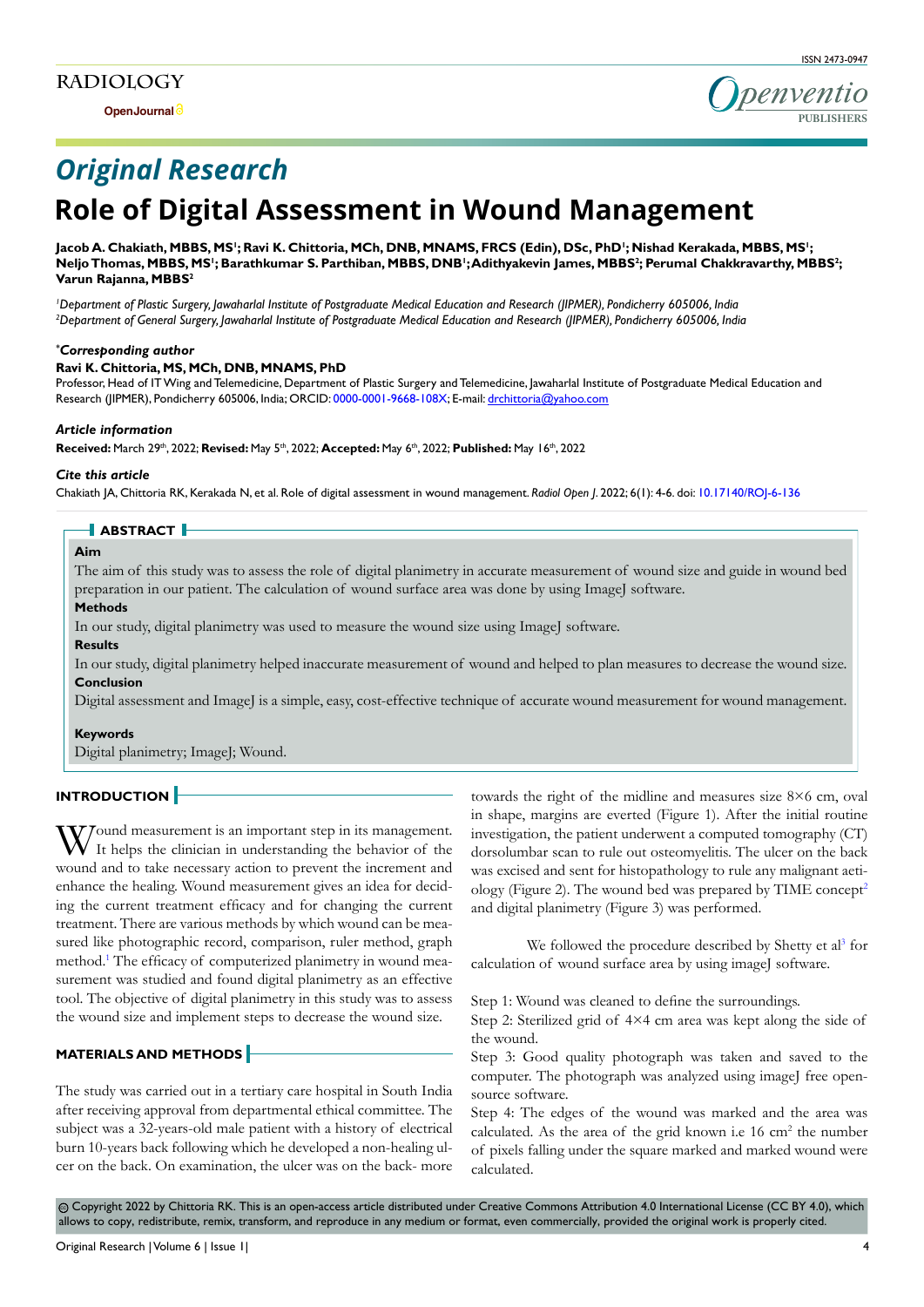





Step 5: Wound area was calculated according to following formula.

Area of wound=16 (wound measurement/grid measurement)

After digital planimetry, the wound measurement was known and an external tissue expansion and wound closure (ETEWC) was performed to decrease the wound size so the smaller flap or graft can be planned (Figure 4).

## **RESULT**

Digital planimetry helped in accurate measurement of wound size and guided in wound bed preparation. Digital planimetry guided in performing an ETEWC to decrease the wound size (Figure 5).







## **DISCUSSION**

Wound measurement is an important part of management. Any change in wound area indirectly provides information about wound healing or response to current treatment. Continuation of ineffective treatment would prolong hospital stay and can be avoided by tracking the wound correctly. Therefore, objective technique of accurate measurement and documentation is needed for wound management.

Digital planimetry is a good tool for wound measurement. It helps the clinician in understanding the behaviour of the wound and to take necessary action to prevent the increment and enhance the healing. Wound measurement using digital planimetry gives an idea for deciding the current treatment efficacy and for changing the current treatment. It's an effective technique for accurate wound measurement and documentation in wound management.

Traditionally wound measurement was done by photographic record, comparison, ruler method, graph method. Clinical photography is being used by most of the plastic surgeon as a part of record keeping and tracking the progress of the disease/wound. This is relatively simple and easy method, but being a subjective assessment, documentation is not possible for the use of further visits.<sup>[3,4](#page-2-2)</sup>

A Mayrovitz et al,<sup>5</sup> 2009 showed efficacy of computerized planimetry in wound measurement. A study done by Wang et